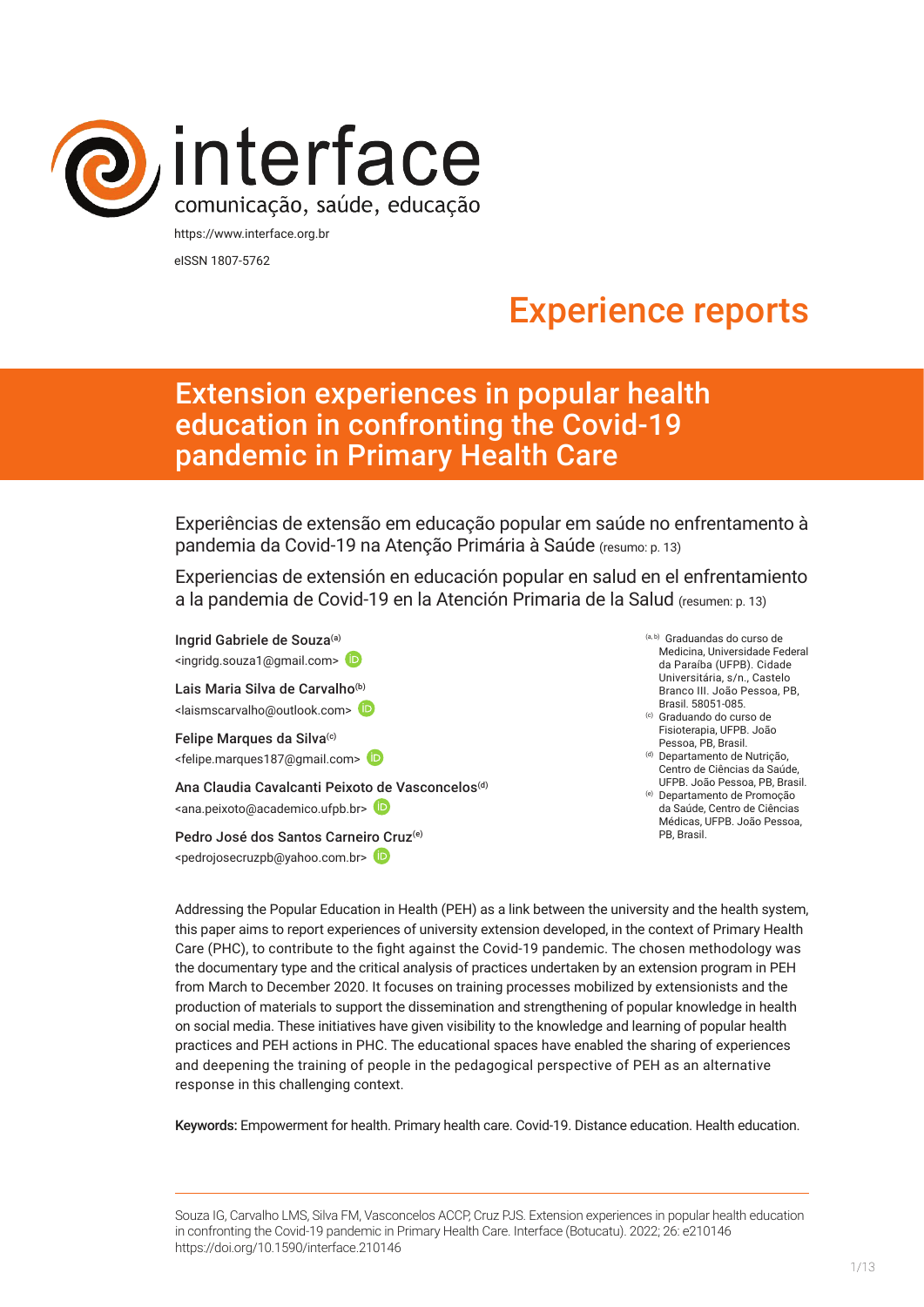## **Introduction**

<u>ල</u>

Popular Education (PE) is an educational concept that understands the pedagogical process through the shared construction of knowledge, seeking to mobilize in the individual a critical and reflective look on the various dimensions of social reality. It values the role of the student in the learning process, the promotion of autonomy, and the people's power to fight<sup>1,2</sup>. It emerged in Latin America and began to take shape in the late 1950s, in the approach to teaching young people and adults and in popular culture movements<sup>3,4</sup>. In turn, Popular Education in Health (PHE) guides practices that contribute to care with a view in opposition to the biological and prescriptive approaches<sup>25</sup>. The PEH emphasizes the confrontation of health problems through dialogue with the popular classes and the recognition of their cultures and knowledge<sup>6</sup>, aiming at humanization, liberation, and emancipation<sup>7</sup>. According to Wallerstein<sup>8</sup>, it seeks to intensify popular participation in public policies, requiring empowerment as a social process of action that includes individuals, communities, and organizations in the search for the domain of comprehensive health guaranteeing equity and the quality of life.

Within the scope of the Brazilian National Health System (SUS), one of the strategic spaces for working with the PEH has been the Primary Health Care (PHC). It is characterized by being the level with the lowest technological density in the system hierarchy and is the user's gateway to access health services. It encompasses promotion, prevention, and assistance actions, considering the determinants that may interfere in the health-disease process in the territories<sup>9</sup>.

The current situation of the pandemic, caused by the new viral strain of the family *Coronaviridae* (SARS-CoV-2), which causes the Covid-19 disease, has been causing consequences not only in the health area but also in the social, political, cultural, environmental, and economic dimensions. Pre-existing difficulties were accentuated, such as access to food, medicines, transport, and basic sanitation. These changes directly interfere in the lives of individuals and vary according to financial, housing, gender, and education conditions. Therefore, vulnerable segments and groups need a different look<sup>10-12</sup>.

Given the rapid spread and seriousness of Covid-19, some control and prevention measures, such as social isolation, are encouraged by health agencies<sup>13,14</sup>. The use of Information and Communication Technologies (ICTs) has intensified, changing the way people relate and the dynamics of service provision. We can highlight some examples, such as the increase in remote processes in teaching and work, the expansion of the use of videoconferencing resources, among others.

In light of the above, this manuscript seeks to report PEH experiences lived by the University Extension Program "Práticas Integrais de Promoção da Saúde e Nutrição na Atenção Básica" [Integral Practices for the Promotion of Health and Nutrition in Primary Care] (Pinab), of the Federal University of Paraíba (UFPB), in its contribution to fighting the pandemic of Covid-19 in the context of PHC, pointing, from its relationship with a family health team and with protagonists of a territory, paths, and possibilities of educational processes guided by PEH in this challenging reality.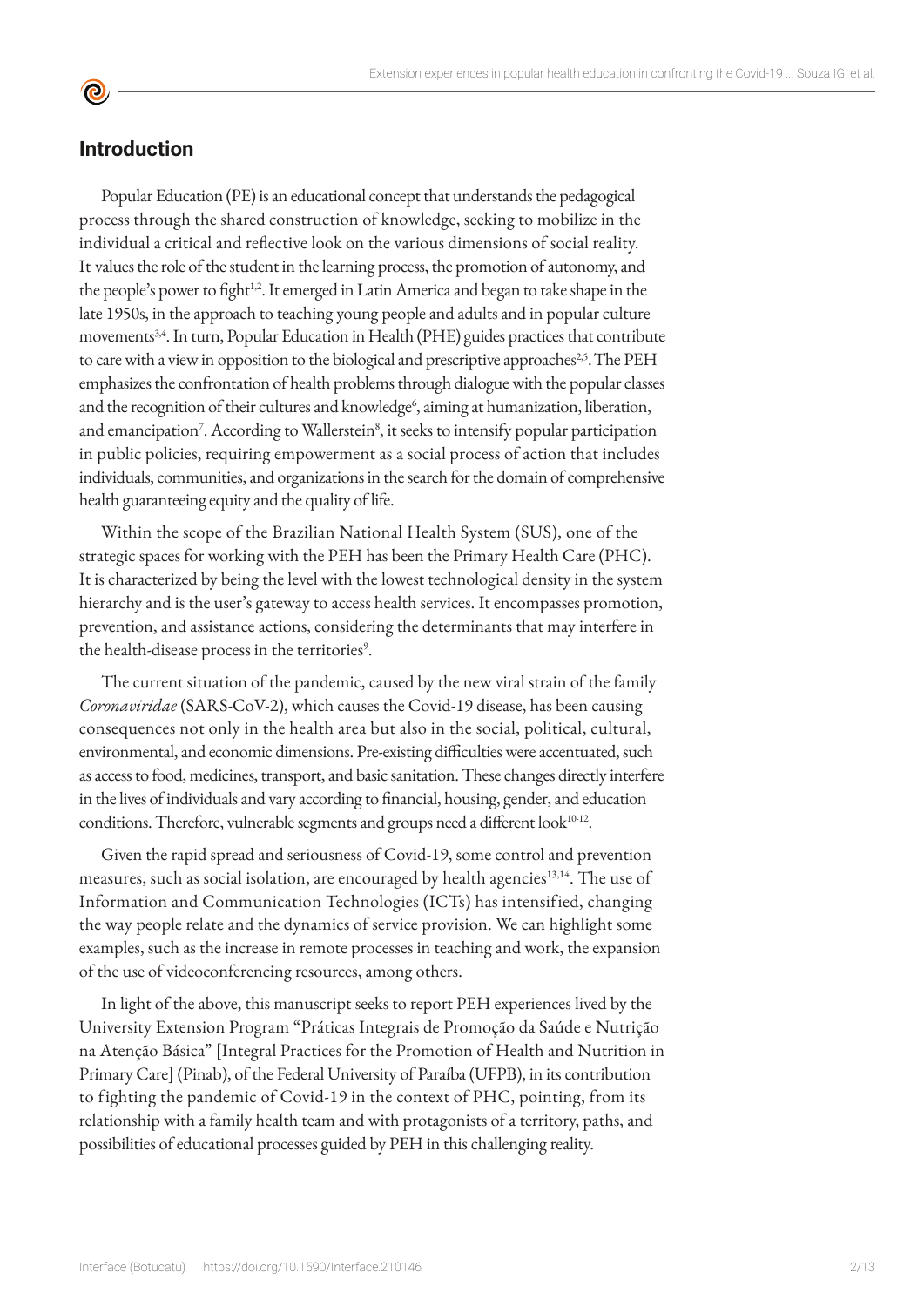This manuscript is an experience report based on the methodological perspective of systematization of experiences, according to Oscar Jara Holliday<sup>15</sup>. There is an experience description, which sought to be referenced in a critical and reflective perspective, and that originated in the agreement of extensionists regarding the need to explain the lessons learned from the experiences unveiled during the pandemic period.

 $\bullet$ 

To this end, there were a series of meetings, in which axes of systematization were planned, one of them was the "Potentials of Extension in PEH to fight the Covid-19 Pandemic in PHC". Based on consultation and document analysis, the team promoted meetings with reflective debates on this axis in the experience, which converged to the clarification of emerging learnings. The document consultation was conducted with the participation of protagonists of this experience, especially two professors and three students. These intentionally selected the following documental sources: a) records of meetings minutes, training activities, and community actions promoted by the program, which are available in its Google Drive account; b) publications on the program electronics pages, both the Blog and the Facebook profile; c) scientific dissemination material produced by extensionists, organized by the Thematic Group of PEH of the "Associação Brasileira de Saúde Coletiva" [Brazilian Association of Collective Health] (ABRASCO) and published on the website of that Association. At the end of the process, the team sought to organize and show, systematically, and within the chosen axis, the fundamental dimensions of the learning emerging in each of the stages of the unfolding of the systematized experience, which then constituted the sections of this paper.

#### **A brief contextualization of the Pinab extension program**

Since 2007, the Pinab Extension Program carries out its actions in a shared manner with health professionals from the Family Health Units (FHU) – Vila Saúde and with protagonists from the Jardim Itabaiana, Pedra Branca, and Boa Esperança communities, in the neighborhood Cristo Redentor, in João Pessoa/PB, Brazil.

Under this light, Pinab currently operates with four different fronts of activities: a) promotion of training courses for the theoretical-methodological improvement of social actors in Freire's pedagogy, for protagonists of different experiences and social movements in Brazil; b) publishment of texts fromPE experiences linked to popular movements and practices in Paraíba; c) promotion of content and courses aimed at valuing and disseminating Integrative and Complementary Practices in Health (ICPH), opening spaces for dialogue with the Community of Cristo-JP; d) training processes for community leaders within the PHC in search of effective popular participation and social control in the SUS. The program intends to qualify and expand PE initiatives in social movements and SUS services in the State, encouraging PE as an expression of the construction of paths and new health practices.

In the current global health scenario, where distance meetings are ideal, Pinab maintained its actions using digital tools to ensure continued care, share knowledge and promote training spaces. Therefore, some of the practices carried out so far will be described below.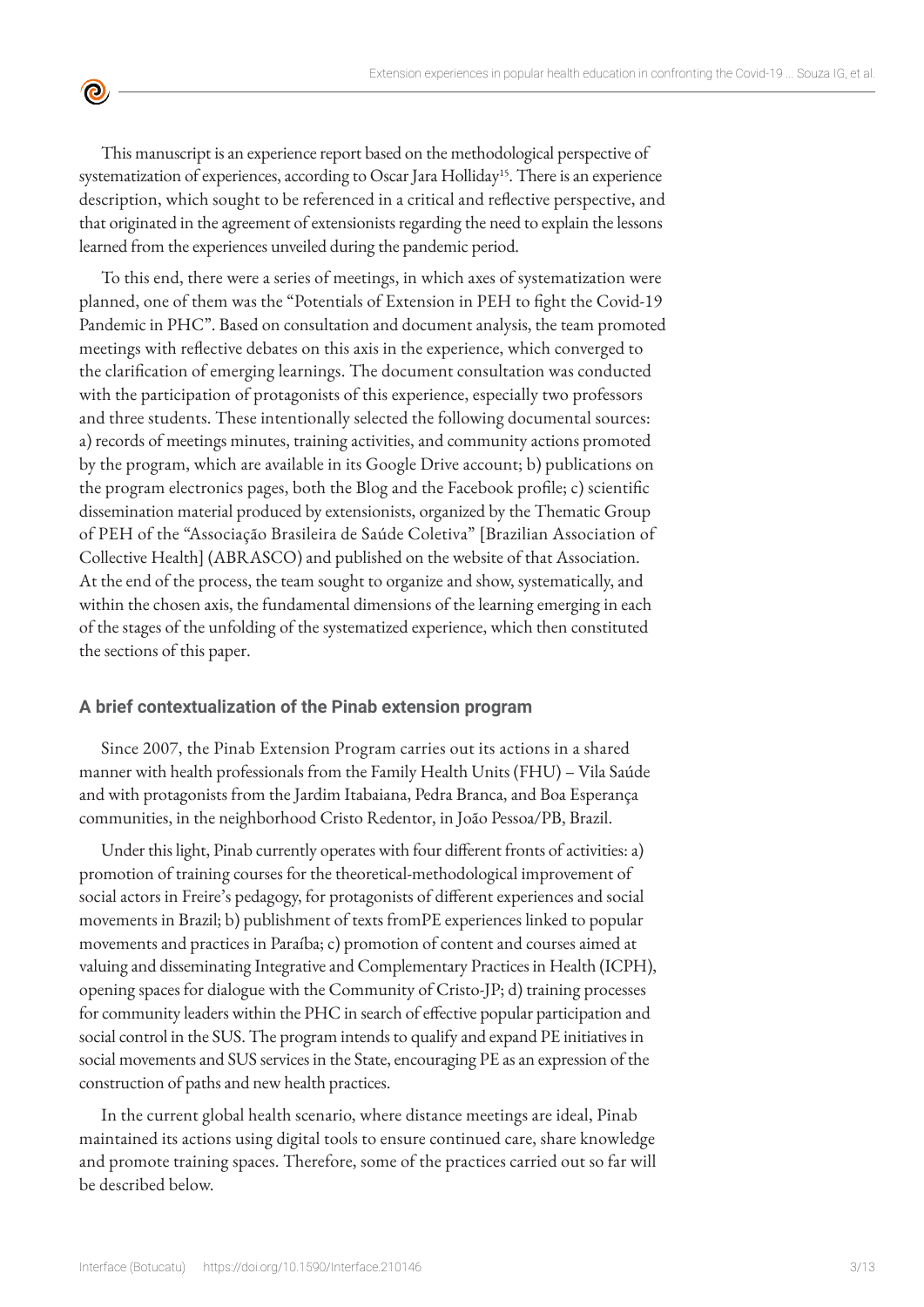

**©** 

Faced with physical isolation, UFPB implemented a supplementary calendar with the aim of offering, optionally, curricular, and extracurricular components in remote teaching and learning activities. Thus, understanding the importance of these questions, the Pinab program supported, through three of its professors, the offer of one optional subject called "the Care to the Excluded Populations" for health students. The subject was created in the context of the most recent curricular reform of UFPB's Medicine undergraduate program.

This subject counted on fifty students amongst medical and nutrition undergraduates. It occurred weekly, with a workload of 30h distributed in 10 meetings through the Google Meet platform. It also counted with the message's application WhatsApp as complementary support in this process. The themes discussed on this subject approached the topics of exclusion and health, PE and the health care, vulnerability and the health care, public equity, politics and the care with the excluded populations, the practice of health care in excluded populations, either in homelessness, abusive use of alcohol and other drugs, persons with disabilities and the LGBTQIA+ population.

The classes valued the interactive and dialogued dynamics, besides showing videos and promoting debates. They also counted with round-table discussions with invited contributors that had collaborated with this formative process, as representatives of some social movements such as responsible for children with autism spectrum disorder, the Landless Rural Workers' Movement (MTST), the LGBTQIA+ community, the individuals with agroecological experiences and practices, black youth, and the peasant movement.

The integration between the Extension Program subject through the Pinab was a significant point in developing an articulated formative process with the social reality and the pertinent demands to the dynamics of the services in the PHC. The experience of the subject organizers, and the consequent coexistence with diligent communitarian leaderships and health workers, assisted in the survey of topics that, amongst those connected to the syllabus, came as necessities of learning for the improvement of the performance in the PHC. Moreover, the Extension Program inspired the methodological choice to include classes in the subject with reports of experiences, struggles and works developed by protagonists of social movements and practices in the defense and affirmation of social and human rights and coping with social exclusion. Some students of this and other Extension Programs of the institution participated on the subject and made this a formation moment for students in action at the PHC.

As an activity integrated into the pedagogical process, the evaluation strategy occurred procedurally and continuously through a portfolio in which students – provoked from educational moments – constructed a critical and reflective text with learning, doubts, concerns, and curiosities.

At the end of the course, there were possible opportunities for stimulating and mobilizing skills that allowed achieving the proposed objective of enabling the understanding of aspects related to health care of populations socially excluded from social goods, services, and rights, in addition to their implications for ensuring comprehensive, quality and universal health care.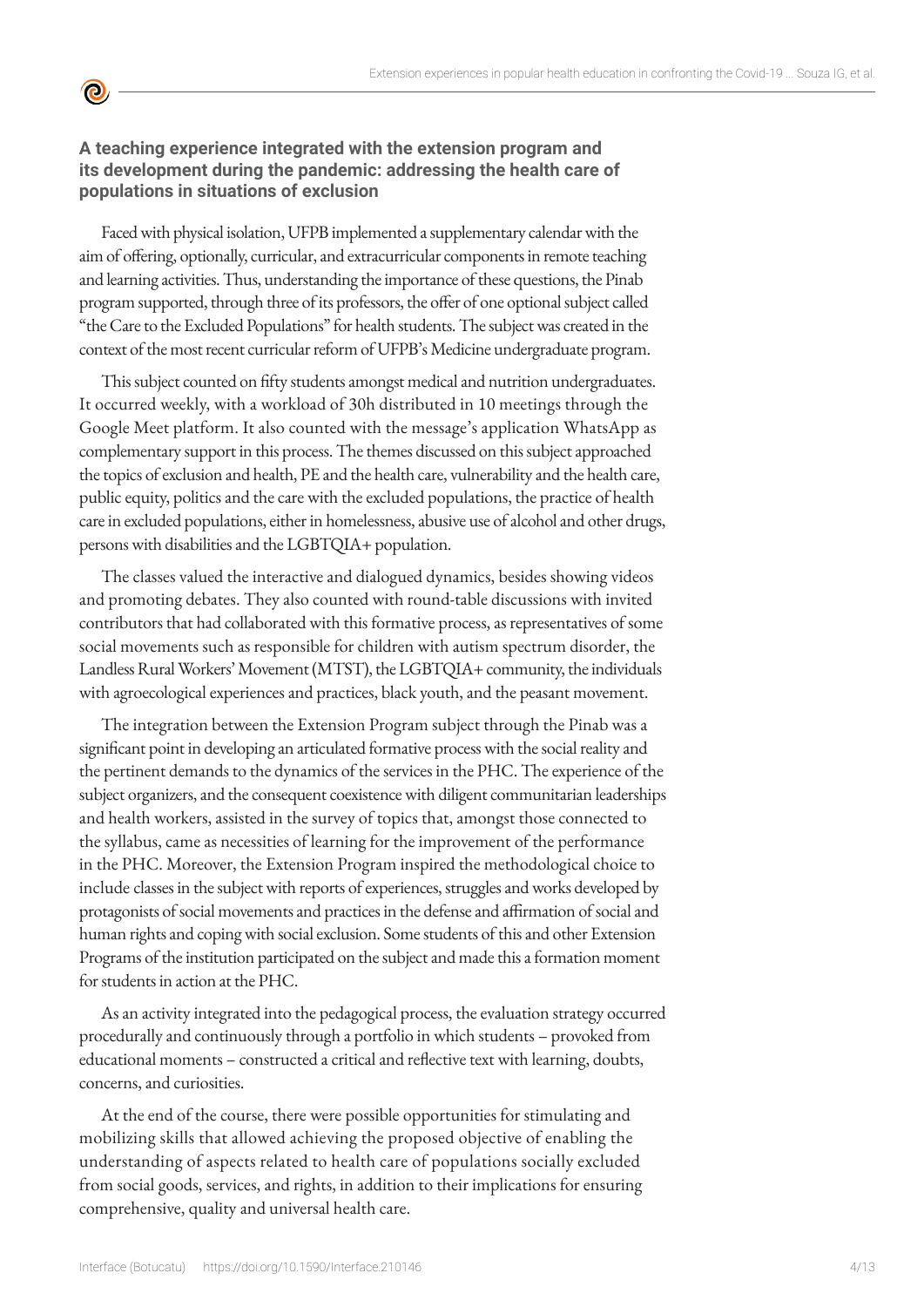

**Production of the series of videos "Caminhos do Saber: entre Práticas de Saúde Popular"** 

The audiovisual series called "Caminhos do Saber: entre Práticas de Saúde Popular" [Paths to knowledge: between practices of popular health] which consisted of three seasons, was conceived in the perspective of potentiating the use of virtual resources that gained more emphasis during this period of social isolation experienced in the pandemic, with a view to the publicization and dissemination of ideas and knowledge in PEH and ICPH. The aim was to share, through social media, videos with perspectives, experiences, and to knowledge, with the participation of guests talking about inclusion topics in eat approached theme, trying to connect to some of the principles present on the National Politics of Popular Education in Health in the SUS (PNPEH-SUS), in the dialogue and the shared construction of the knowledge<sup>16</sup>.

In the first season, the themes of PE and ICPH were interspersed weekly. Each of these topics was chosen on Mondays by the followers of the Pinab Instagram (@pinab. ufpb), that they voted in one of two options suggested for the extensionists. After this poll vote on Instagram's *stor*ies, the winning topic was the chosen one of the week. Each guest was contacted to approach the topic through a video produced by them and later edited on Adobe After Effects and Adobe Premiere for one of the extensionists. This person was also responsible to insert the series vignette and subtitles. Finally, on Fridays, the weekly video was shared on the Instagram *feed*. It had a duration between four and ten minutes. It was also made available permanently on this space and the Program's YouTube channel. There were six videos with the following topics: What is PE; What are the ICPH, PNPEH-SUS; National Policy on Integrative and Complementary Practices (PNPIC-SUS) and their implementation in the SUS; The PHC and the PEH in the confrontation of the Covid-19 pandemic; and the Integrative and Complementary Practices on the Health in the combat of the Covid-19 pandemic.

The second season, named "Caminhos do Saber: dialogando sobre o desenvolvimento de lideranças comunitárias no SUS" [Paths to knowledge: dialoguing on the development of community leaderships at SUS], approached themes such as social control, popular participation, participative management in the SUS, rights, and duties of the user of the health, and the protagonism of the communitarian leaderships in the PHC. The extensionists developed this season and used explanatory short videos produced by them and edited in the edition program *Movavi*, in the form of animations with puppets. These themes were intended to foment the debate and the knowledge of the population regarding the force of the participative action of each citizen in the fight for their rights. Besides aiming to contribute to magnifying the knowledge of part of the population concerning the social movements of the health area. Furthermore, this second season looked for reaffirming that the popular participation does not restrict only the health advice and conferences, bringing visibility to other spaces on the society, as groups of the community, neighborhood associations, and audiences.

In turn, the third season of the series emphasized PEH experiences in the context of the pandemic developed in the state of the Paraíba and other regions of the country. The videos were edited with subtitles and the opening, keeping a standard of six minutes for each video. In this season, the shared experiences were: Projeto Fundo Casa e the action of herbal medicine on the Covid-19 combat in the countryside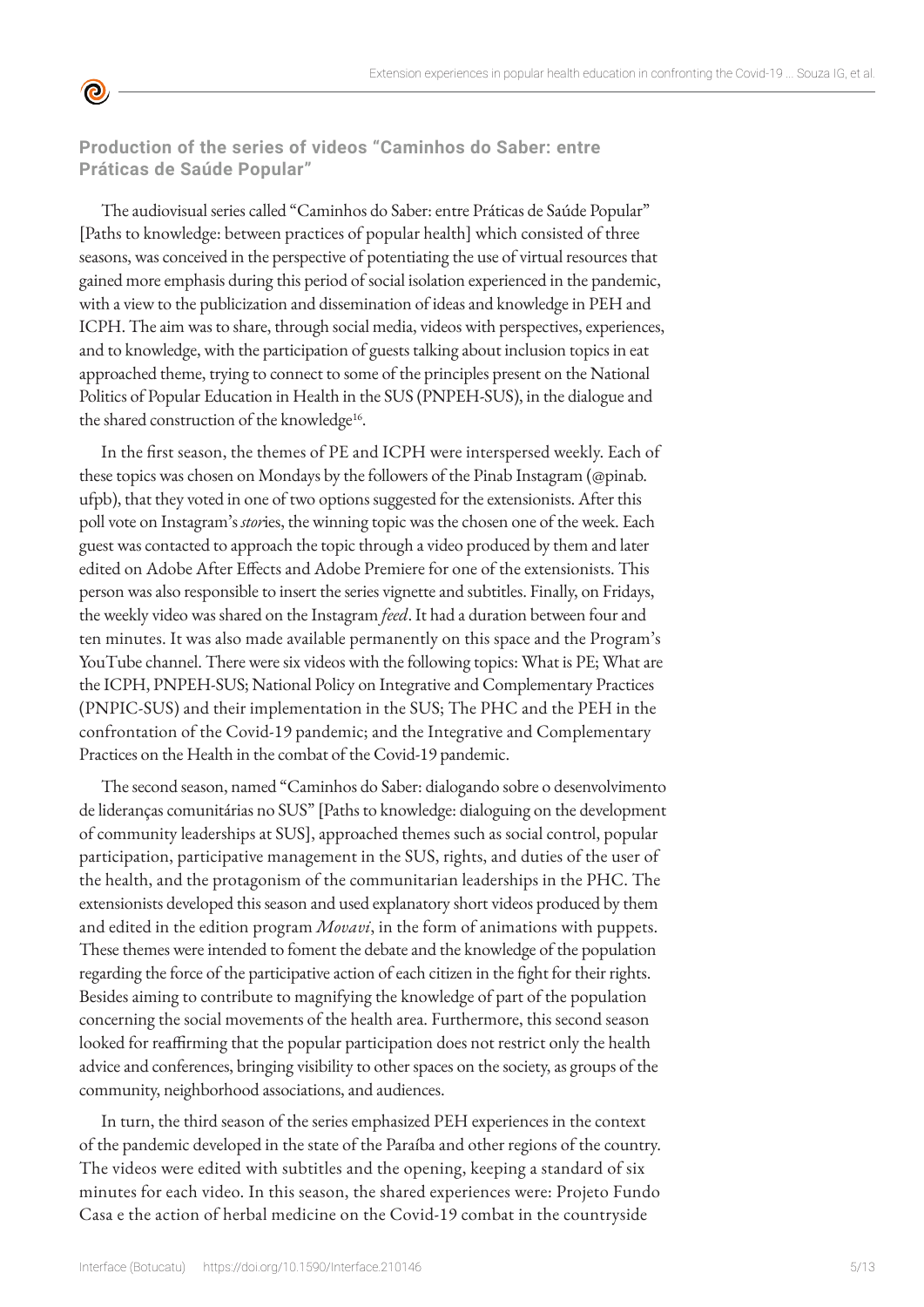and the city with traditional peoples; Actions and experiences of the Unified Black Movement in Pernambuco; Agroecological Experiences and Food and Nutrition Sovereignty at the Borborema-PB Center; Experiences of the University Community In Action Project (COMUNA) - CE; Experiences of the WG of Popular Education and Health of ABRASCO in the Covid-19 pandemic; Integrative Community Therapy (ICT) in the pandemic context of Covid-19; and Popular Education in health, social control, and sustainable territory.

 $\bullet$ 

This initiative demonstrated to be an alternative of adequacy to the need to use the ICTs. It facilitated spaces to share knowledge and practical boardings in social PEH in the pandemic reality, translating a moment of the opportune overcoming of some of the limits of social isolation. With the series, the Pinab also contributed to keeping open the debate on the construction of the PEH in the national social nets, evidencing its challenges, potentialities, and promotional experiences in the health field.

**Extension Course "Participação, Educação Popular e Promoção da Saúde: saberes, ideias e práticas"**

Between May and July of 2020, it was developed by Pinab an extention course directed to the formation of social protagonists in PEH, named "Participação, Educação Popular e Promoção da Saúde: Saberes, Ideias e Práticas" [Participation, popular education and health promotion: knowledge, ideas and practices], that occurred in the virtual modality. Its promotion aimed to subsidize the creation of boardings, experiences, and projects of a critical and participative matrix for different actors (citizens of social movements, practical communitarian, academic sectors, health services, education, and social protection) in the territories of the PHC.

The course counted on 325 enrolled individuals. Of this total, 113 participants attended at least one of the lessons, and 96 concluded the course and were entitled to receive the certificate. These enrolled ones were originated from the states of: Alagoas, Amapá, Amazonas, Bahia, Ceará, the Federal District, Espírito Santo, Goiás, Maranhão, Mato Grosso, Minas Gerais, Pará, Paraíba, Paraná, Pernambuco, Piauí, Rio De Janeiro, Rio Grande do Norte, Rio Grande Do Sul, Santa Catarina, São Paulo, Sergipe, Tocantins, and also a participant from Portugal. Amongst them, it had varied professional insertions: communitarian agents of health, social assistants, popular educators, nurses , students of various majors and graduate programs, physiotherapists, phonoaudiologists, odontologists, educators, teachers, psychologists, occupational therapists, and also communitarian protagonists and of social movements, such as Levante Popular da Juventude, an integrant of the Fórum Turiense de Mulheres, Movimento das Trabalhadoras e Trabalhadores por Direitos, Movimento Negro Unificado, Rede Übuntu de Cursinhos Populares, Instituto Consciência Planetária, Comunidade Tradicional Pesqueira Ilha de Deus, Liderança do Território Quilombola Águas do Velho Chico, Ativistas Negras e Quilombo Rosa, Articulação Nacional de Movimentos e Práticas de Educação Popular e Saúde, Coletivo de Mulheres Hydras do Terra

Considering the high number of participants, the classes alternated between moments of concentration of the whole group and group debate in virtual rooms with fewer participants, aiming to establish the guarantee of spontaneity and circulation of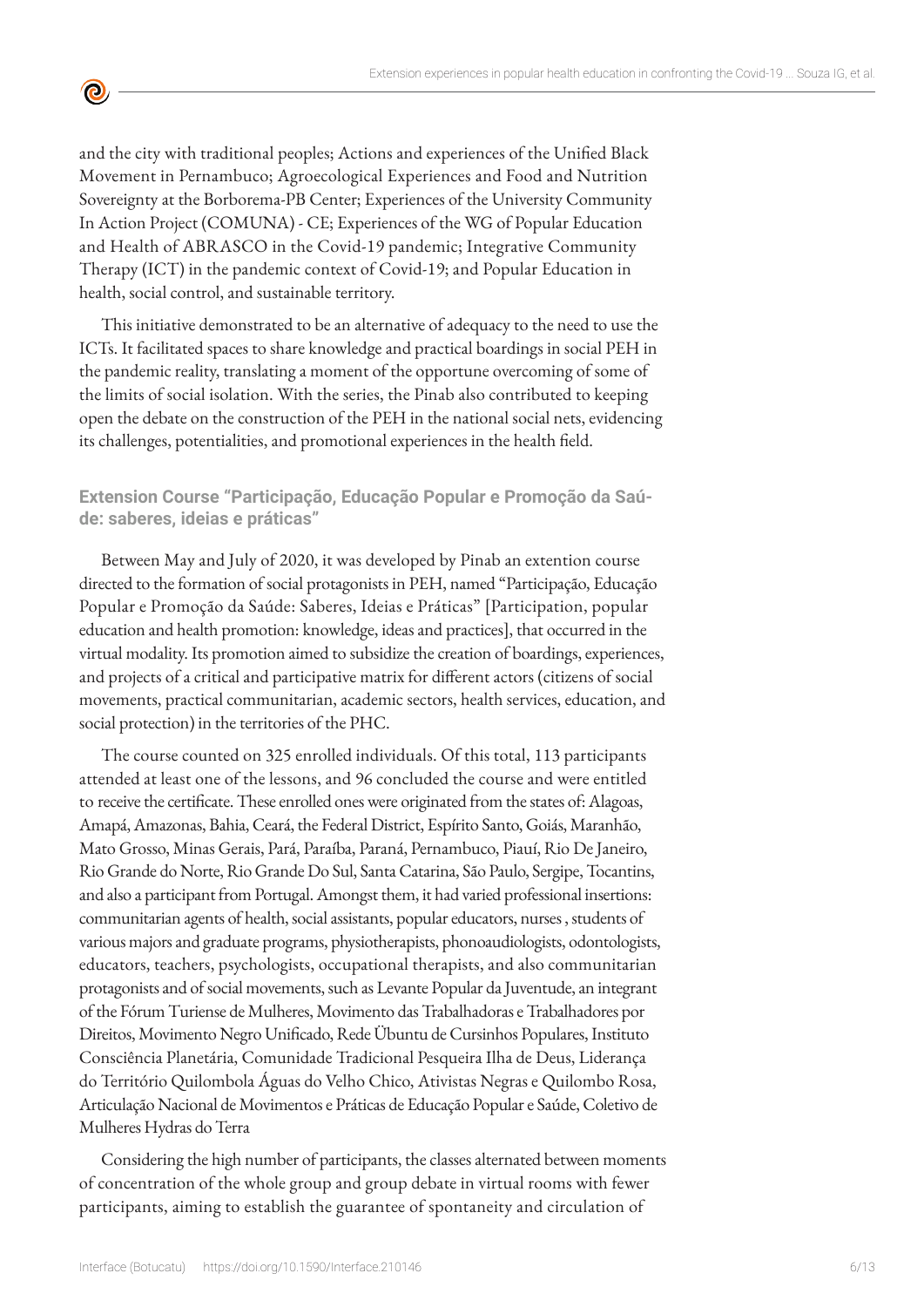the word by the methodology of three hours of distance meetings. In addition, to maintain the active participation of the students, we sought to keep them in constant movement between rooms, requiring the continuity of attention between the debates and the need to locate themselves in time and virtual space every time a new room change was requested. Thus, we aimed to promote dialogue and deepen discussions through an approach guided by the methodology of culture circles, approached by Brandão<sup>17</sup>, striving to favor the continuous and horizontal exchange of roles, and emphasizing the importance of individual participation for the legitimation of the collective<sup>18</sup>.

 $\bullet$ 

Each room with a small group of students counted on the support of a monitor (extensionist) and a coordinator (professional of health egress of the Program) to mediate the dialogues. In this boarding, the period of one hour was private, in which some moments were made available to each participant to bring their knowledge and experiences and build a dialogue among them. An average time of speech was agreed upon previously and aimed to provide that more people could speak, within the total time for the activity. The dynamics in small groups had the objective of letting the participants more comfortable to discuss the topics. Moreover, the coexistence in groups with a smaller number of people favored the bond construction and the maintenance of commitment and encouragement to stay in the course. It can be proven by the fact that more than 84% of the participants who started the course remained until the end.

We counted on eight meetings that had included various themes. The meanings and perceptions about social participation, PE, and health promotion in the current context of coping with the Covid-19 pandemic were addressed. Ideas and proposals were arisen to act with the PE. Also, strategies of PE insertion in the scope of university spaces, searching to look at, to reflect, and to act on the importance of the formation of humanized professionals and chemical preparations to deal and to understand the diverse social realities. There were many examples of practices in this context of combating the Covid 19, like the Frente Aroeira, which rescues the ancestral and popular knowledge, as well as the Communitarian Therapies in distance.

The dimension of popular participation in PEH was based, especially with the experiences of two popular educators who work together with Pinab, and which highlighted the most striking points of their trajectory, reporting the origin of interest in medicinal plants and phytotherapy and highlighting the approximation with experiences of the popular extension, such as Pinab, and its importance in an emancipatory and autonomy perspective in various processes of its life. It was focused, still, on the insertion of community gardens in the territories of action of the Pinab and the shared construction in these processes. In other moments of the course, the theoretical and conceptual deepening was prioritized, as in the class on the PE conception and its contributions to human emancipation in the formative processes, to face the challenges of the current Brazilian context.

Since the first meetings, spaces have been made available to welcome the participants and their perceptions. uring the process, we sought, through a partial evaluation, to dialogue with the participants about their criticisms and perceptions about the course, and, finally, an evaluation was carried out with all those involved, aiming to qualify the initiatives to come. These evaluation processes have brought the understanding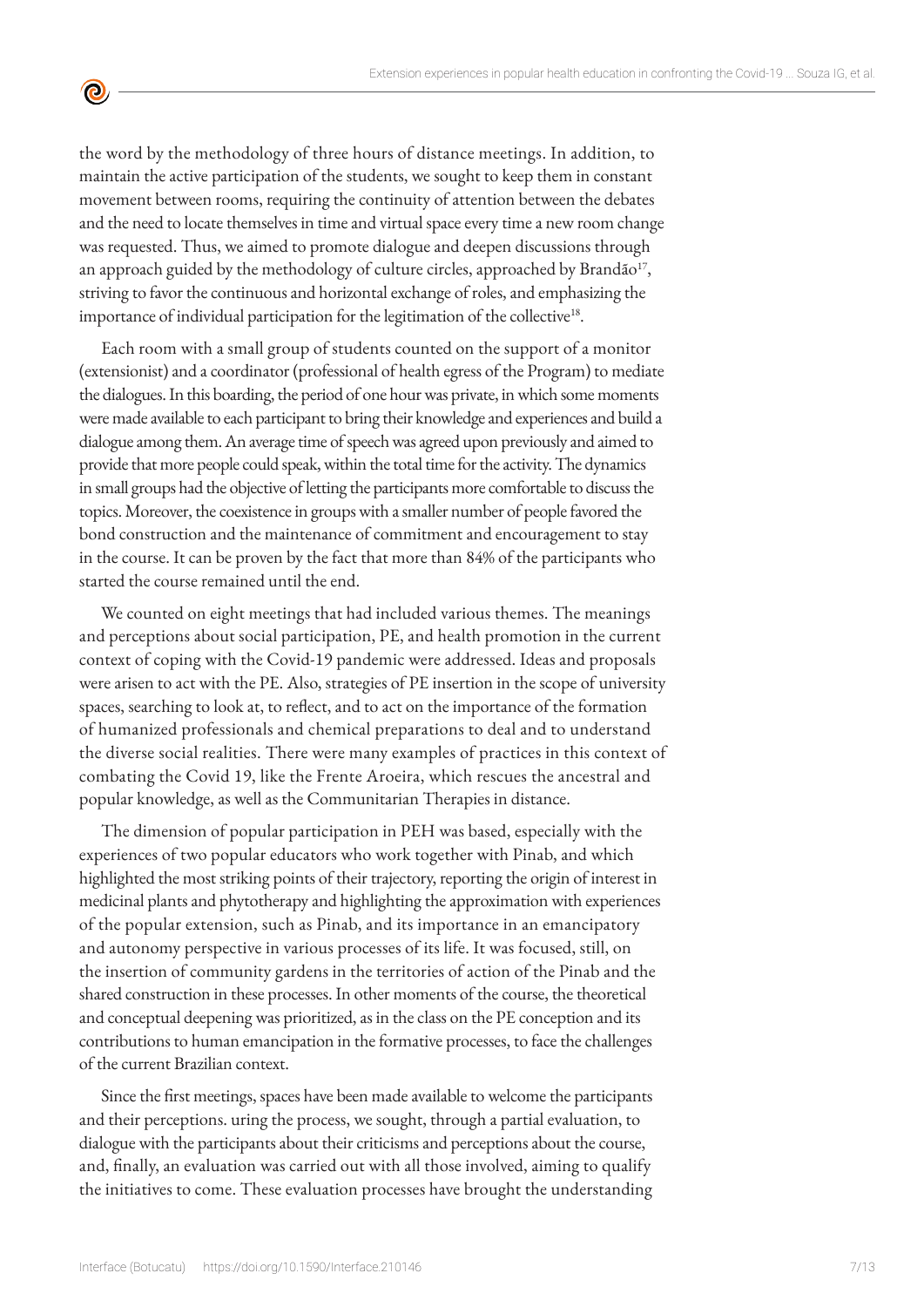

Because it is a virtual environment and does not allow the *in loco* it ran away from our active responsibility the active participating of some of the students, who did not turn on their cameras and did not manifest themselves in other ways. It is fair to consider that many people did not have more reserved spaces available inside their homes to be able to open their cameras, or even to speak openly and fluidly. There were also cases of connection stability problems, making it difficult for some people to participate more proactively. In this sense, the organizing team needed to learn to respect these limits, suggesting that the cameras be connected by those who felt comfortable, or who could, but also providing other means of expression, such as only by audio or only via text in the chat room. To contemplate the people with connection problems at the synchronous moments, the recorded lessons and uploaded to the Pinab Youtube channel. It made it possible for those people to follow the debates in the asynchronous form.

Employing the positive evaluation of this initiative, the Pinab team understands to have contributed to the mobilization of actors to carry out the creation, the empowerment, and the perfection of social and communitarian spaces, with the optics of the PEH, in the scope of the territories and the services of the PHC.

#### **Learning unveiled by experiences**

 $\bullet$ 

In our assessment, the activities developed by Pinab in the context of the pandemic corroborated with the potentization of PEH as a strategy for the constitution of spaces, environments, and experiences of comprehensive care in the PHC, particularly initiatives where opportunities for a dialogued sanitary action between the scientific and popular knowledge. Whether in the curricular subject offered, in extension courses, or the series of videos published on social networks, it was emphasized the feasibility of building participatory processes in the health context that democratize care and promote solidarity and collaborative action among community residents, workers in the area – both as potential protagonists in important health promotion processes. As Stotz<sup>19</sup> says, PEH involves a social and struggle movement between professionals in the area, and community protagonists to establish a collective construction of scientific and popular knowledge, which arises from political work and opens paths for the conquest of autonomy of rights. Thus, when thinking about PE, we understand the importance of its construction under a horizontal and dialogical relationship between educators and students, as well as the establishment of permanent training processes for the protagonists of PEH practices and experiences.

As a guiding reference for these initiatives, the PEH stimulated the mobilization, in extensionists, of a critical look at themselves and the world. With this, students undergoing training in the health area were also able to create training opportunities and access - free and digital - of people to knowledge arising from experiences, where health promotion was combined with the prevention of diseases, having as a guiding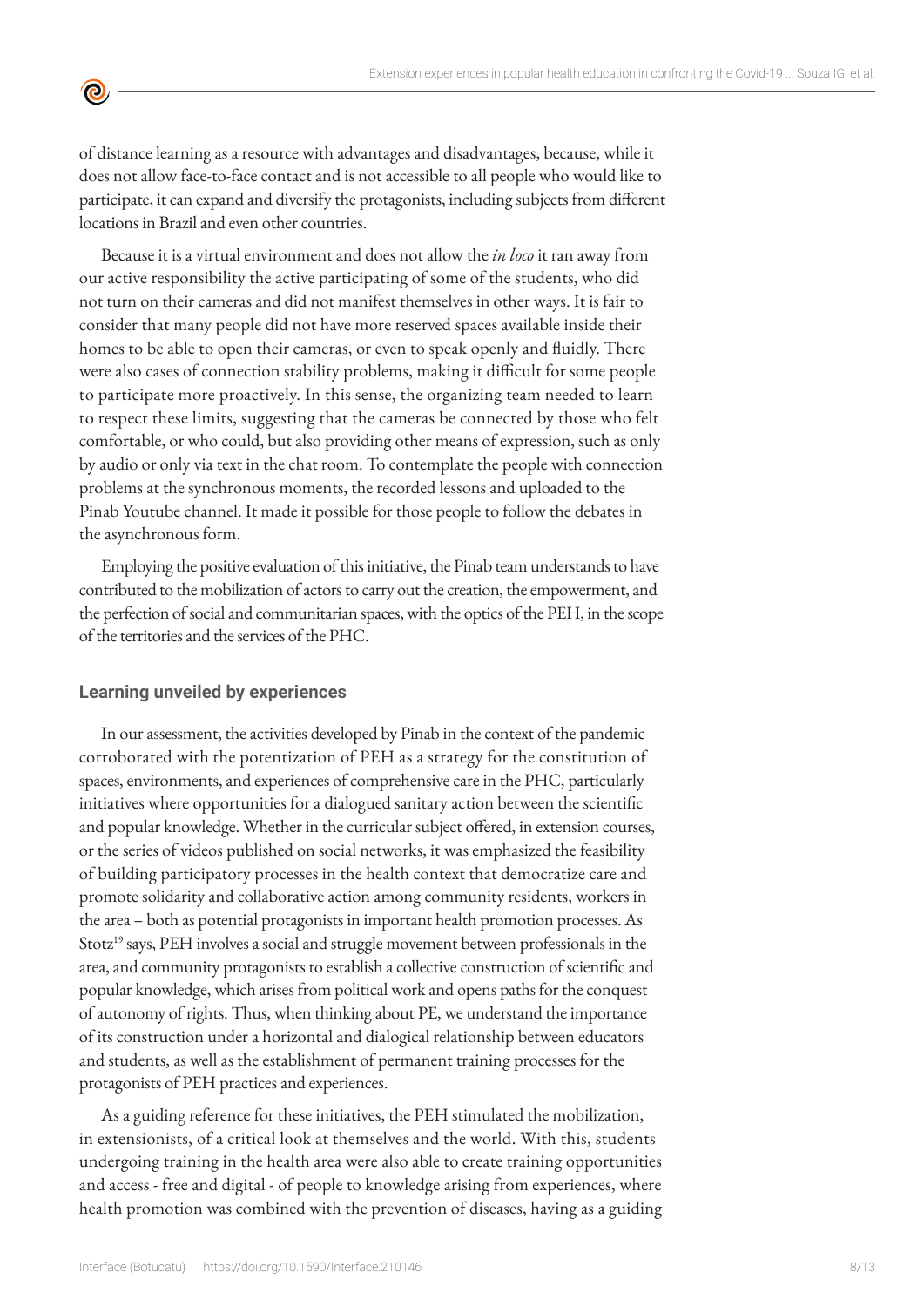principle, the proactive involvement of the community and its leading role in unveiling processes for the constitution of spaces and environments consistent with a broad and dignified quality of life. Such objectives and principles are not restricted, in their application, to Pinab students, but also apply to the training processes performed by Pinab, with the role of these students, in the sense of collaborating with the training of professionals from various contexts in the country. All of this has been possible through extension courses promoted by Pinab in the remote mode.

<u>ල</u>

The National Curriculum Guidelines (NCGs) referring to health courses advocate a remodeling of the technical, fragmented, and decontextualized training process for a humanistic and comprehensive training<sup>20</sup>. They also emphasize the importance of tools that can help the construction of the critical, reflective, and active member in the construction of their knowledge, allowing a broad view of the reality of the territory, the citizen, and the numerous social, cultural, and historical determinants involved in the health-disease process<sup>20,21</sup>.

Although the concept of vulnerability may vary, enabling different perspectives on the topic, the presence of the individual, social and programmatic component is common in its definition, as they intertwine the multidimensional conditions faced by the individual. In PEH, the idea of vulnerability, in its social perspective, is part of the critical perception of contexts in which the population faces situations of oppression and the daily struggle for the achievement of freedom and autonomy<sup>22,23</sup>. The act of caring refers to an interaction between two or more individuals, aiming at alleviating suffering or achieving well-being. The care in health practices articulates theoretical and practical principles, seeking to break the fragmented care and offer humanized care, highlighting the individual's responsibility and identity $24$ . In a context of government perspective and public agenda marked by austerity, the reduction or exclusion of social rights, and little or no public investment in social policies and actions<sup>25</sup>, Pinab's initiatives are fruitful in the direction of supporting popular protagonism, in the sense of unveiling social and community care practices.

In the current reality, these practices become not only essential but, in many situations, they are unique conditions for the survival of people in this period of crisis and instability<sup>25,26</sup>. To this end, Pinab has used PE to foster the popular leading role and continuing education of professionals towards the integral health promotion of in communities, to broadly socialize technologies, methodologies, ideas, knowledge, tips, strategies, and promoting experiences health and healthy and sustainable environments.

As pointed out by Lima *et al*. 26, PE understands that health professionals have a privileged ability to look at social reality critically and adopt a creative posture that creates resistance and confronts people with complex health situations. It is this "doing with" that leads to the constitution of a health care process that is not only integral because it looks at the other and the other as a whole and with its complexities, but is participatory, inclusive because it mobilizes the protagonism of people in building their health and mobilizing attitudes, procedures and experiences aimed at weaving healthy and sustainable environments and contexts.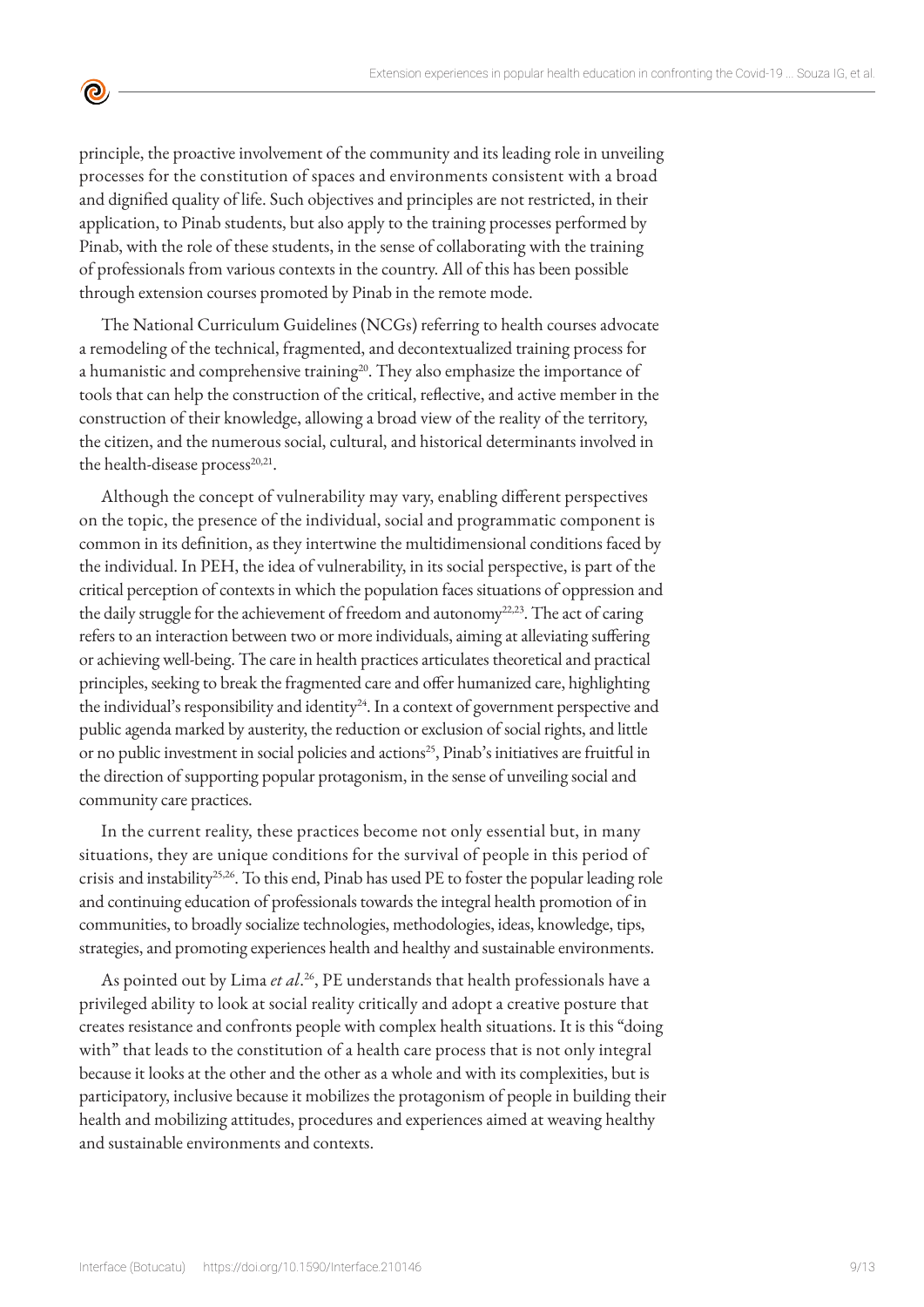### **Final considerations**

Amidst the pandemic and the evidence of the expansion of social inequalities, it is highlighted the importance of health education from the perspective of defending and improving the SUS, as well as the right to health. PEH enabled new creativity in educational and social processes during the pandemic period, so that Pinab and the territorial community action where we operate did not remain stuck during this period. Much was done to take advantage of the possibilities presented by the ICT tools for PEH, to build meaningful social work. Thus, although with limitations (especially from the pedagogical point of view and access for some people), the use of ICTs blossoms as a strategic opportunity because of the training needs during this period.

Among the difficulties experienced, it is worth mentioning the difficulty in maintaining virtual meeting spaces with the active participation of most people, such as, for example, the lack of visual interaction due to some cameras being turned off. Furthermore, the absence of face-to-face actions weakened the daily density of human relationships and their affections, affectations, and emotions, which are essential elements in the practice of PE.

Despite these limitations, the PE processes developed by the extension during this period, were successful in creating bonds, in the production of collective hope and spaces of creation and criticality, valuing respect for diversities and individualities, and comprehensive health care. Such initiatives cleared the knowledge and learning from popular health practices and PEH actions in PHC. The educational spaces made it possible to share experiences, as well as to deepen the training of people in the pedagogical perspective of PEH as an alternative response in this challenging context.

#### Authors' contribution

All authors actively participated in all stages of preparing the manuscript.

#### Funding

It is declared that this production has an institutional funding Scholarship from the Extension Program of the Extension Dean (PROEX) linked to the Federal University of Paraíba (UFPB), public notice PROEX 02/2020.

#### Conflict of interest

The authors have no conflict of interest to declare.

#### Copyright

This article is distributed under the terms of the Creative Commons Attribution 4.0 International License, BY type (https://creativecommons.org/licenses/by/4.0/deed.en).

#### Cc BY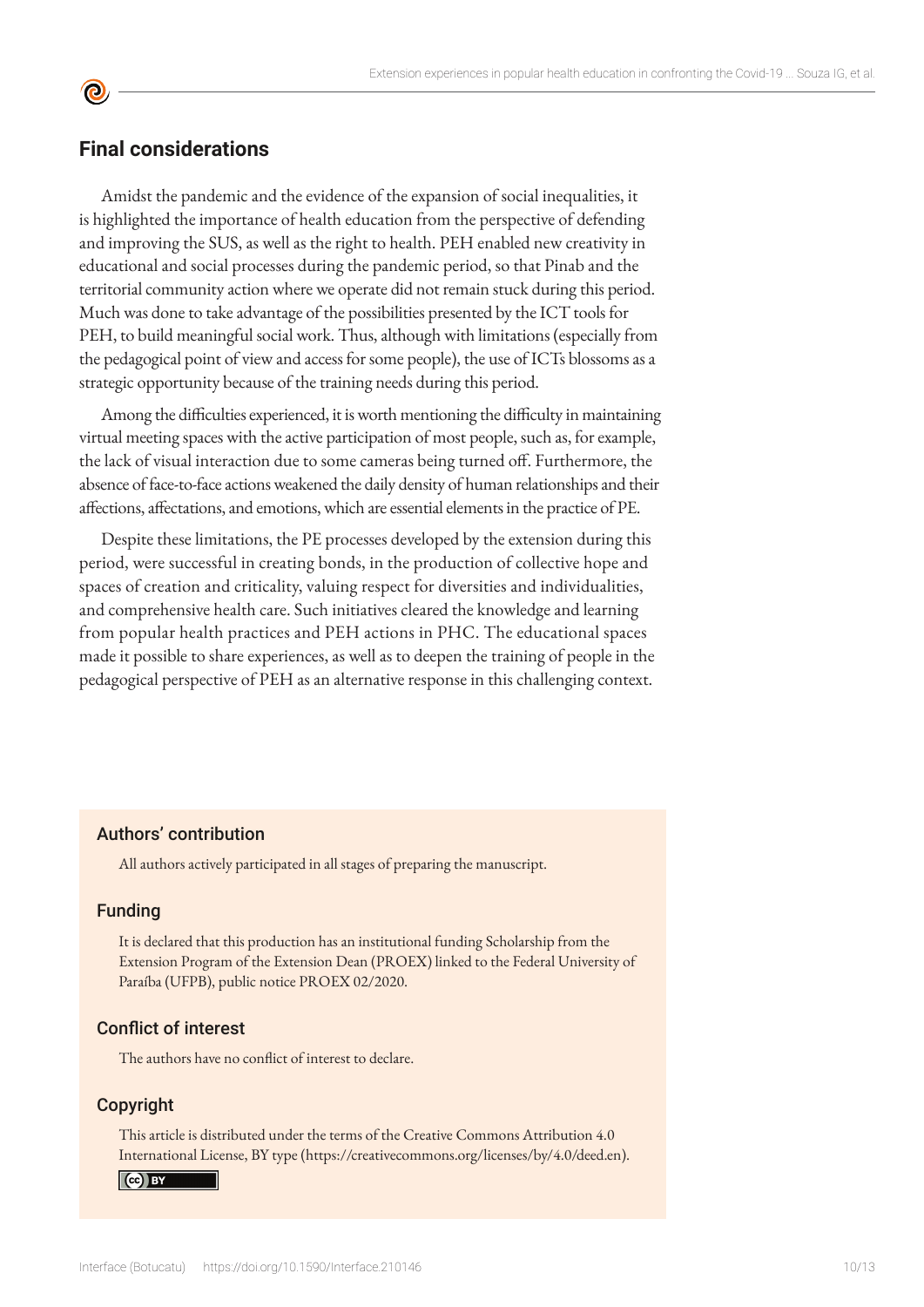**Editor** Antonio Pithon Cyrino **Associated editor** Charles Dalcanale Tesser

**Translator** Maria Cândida Figueiredo Moura da Silva

**Submitted on** 06/06/21 **Approved on** 11/19/21

# **References**

- 1. Brandão CR. Educação popular. São Paulo: Brasiliense; 1982. (Coleção primeiros passos).
- 2. Sthal HC, Leal CRAA. Educação popular como política de saúde: interfaces com a formação profissional em saúde. Cad Pesqui. 2017; 24(2):125-38.
- 3. Wiggins N, Hughes A, Rios-Campos T, Rodriguez A, Potter C. La palabra es salud (The Word is Health): combining mixed methods and CBPR to understand the comparative effectiveness of popular and conventional education. J Mix Methods Res. 2014; 8(3):278-98.
- 4. Mota Neto JC, Streck DR. Fontes da educação popular na América Latina: contribuições para uma genealogia de um pensar pedagógico decolonial. Educ Rev. 2019; 35(78):207-23.
- 5. Costa ACP, Aragão TAP, Pereira CS, Nogueira FJS, Rodrigues MG, Callou Filho CR, et al. Educação e saúde: a extensão universitária como espaço para tencionar e pensar a educação em saúde. Braz J Develop. 2020; 6(4):21616-30.
- 6. Amaral MCS, Pontes AGV, Silva JV. O ensino de Educação Popular em Saúde para o SUS: experiência de articulação entre graduandos de enfermagem e Agentes Comunitários de Saúde. Interface (Botucatu). 2014; 18(2):1547-58.
- 7. Brasil. Ministério da Educação. Caderno de educação popular e saúde. Brasília: Ministério da Saúde; 2007.
- 8. Wallerstein N. Empowerment to reduce health disparities. Scand J Public Health. 2002; 30(59):72-7.
- 9. Lavras C. Atenção Primária à Saúde e a Organização de Redes Regionais de Atenção à Saúde no Brasil. Saude Soc. 2011; 20(4):867-74.
- 10. Mendonça MH, Silva JA, Cunha CL, Latgé P. A pandemia Covid-19 no Brasil: ecos e reflexos nas comunidades periféricas. APS Rev. 2020; 2(2):162-8.
- 11. Bezerra ACV, Silva CEM, Soares FRG, Silva JAM. Fatores associados ao comportamento da população durante o isolamento social na pandemia de Covid-19. Cienc Saude Colet. 2020; 25(1):2411-21.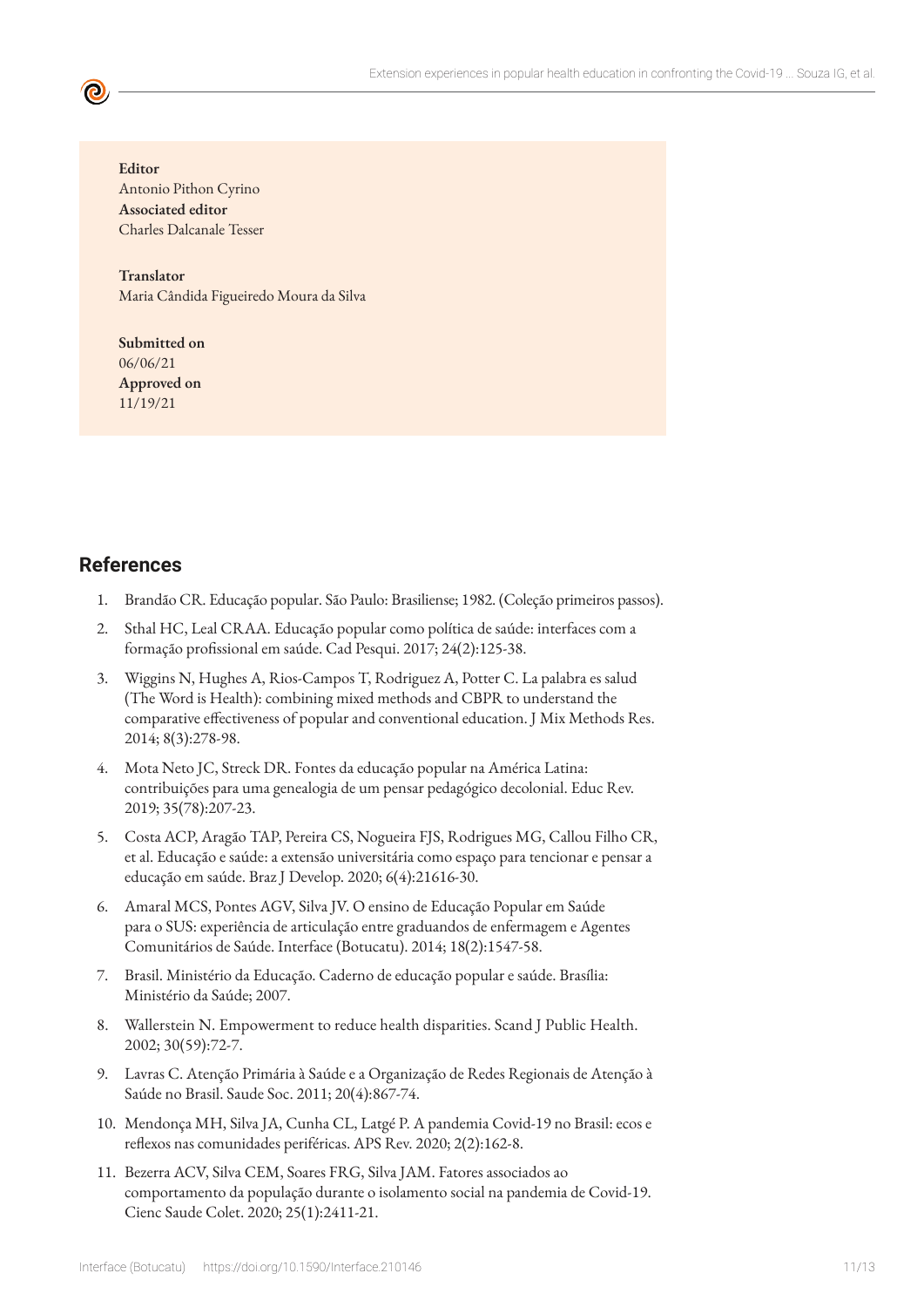12. Silva CLF, Silva MS, Santos DS, Braga TGM, Freitas TPM. Impactos socioambientais da pandemia de SARS-CoV-2 (Covid-19) no Brasil: como superá-los? Rev Bras Educ Ambiental. 2020; 15(4):220-36.

(0)

- 13. Sohrabi C, Alsafi Z, O'Neill N, Khan M, Kerwan A, Al-Jabir A, et al. World Health Organization declares global emergency: a review of the 2019 novel coronavirus (Covid-19). Int J Surg. 2020; 76:71-6.
- 14. Harapan H, Itoh N, Yufika A, Winardi W, Keam S, Te H, et al. Coronavirus disease 2019 (Covid-19): a literature review. J Infect Public Health. 2020; 13(5):667-73.
- 15. Holliday OJ. Para sistematizar experiências. 2a ed. Brasília: Ministério do Meio Ambiente; 2006.
- 16. Brasil. Ministério da Saúde. Comitê Nacional De Educação Popular Em Saúde. Portaria nº 2.761, de 19 Novembro de 2013. Institui a Política Nacional de Educação Popular em Saúde no âmbito do Sistema Único de Saúde (PNEPS-SUS). Brasília: Ministério da Saúde; 2012.
- 17. Brandão CR. O que é o Método Paulo Freire. São Paulo: Brasiliense; 2013.
- 18. Lima LO, Pekelman R. O diálogo como estratégia formativa. Rev Educ Pop. 2020; (esp):290-7.
- 19. Stotz E. Enfoques sobre a educação popular e saúde. Brasília: Ministério da Saúde; 2007. (Caderno de educação popular e saúde).
- 20. Costa DAS, Silva RF, Lima VV, Ribeiro ECO. Diretrizes curriculares nacionais das profissões da Saúde 2001-2004: análise à luz das teorias de desenvolvimento curricular. Interface (Botucatu). 2018; 22(67):1183-95.
- 21. Rios DRS, Caputo MC. Para além da formação tradicional em saúde: experiência de educação popular em saúde na formação médica. Rev Bras Educ Med. 2019; 43(3):184-95.
- 22. Silva CC, Cruz MM, Vargas EP. Práticas de cuidado e população em situação de rua: o caso do consultório na rua. Saude Debate. 2015; 39:246-56.
- 23. Sevalho GO. Conceito de vulnerabilidade e a educação em saúde fundamentada em Paulo Freire. Interface (Botucatu). 2018; 22(64):177-88.
- 24. Ayres JRCM. O cuidado, os modos de ser (do) humano e as práticas de saúde. Saude Soc. 2004; 13(3):16-29.
- 25. David HMSL, Nespoli G, Lemões MAM. Incertezas em tempos de pandemia. Rev Educ Pop. 2020; (esp):259-67.
- 26. Lima LO, Silva MRF, Cruz PJSC, Pekelman R, Pulga VL, Dantas VLA. Perspectivas da Educação Popular em Saúde e de seu Grupo Temático na Associação Brasileira de Saúde Coletiva (ABRASCO). Cienc Saude Colet. 2020; 25(7):2737-42. Doi: https:// doi.org/10.1590/1413-81232020257.26122020.